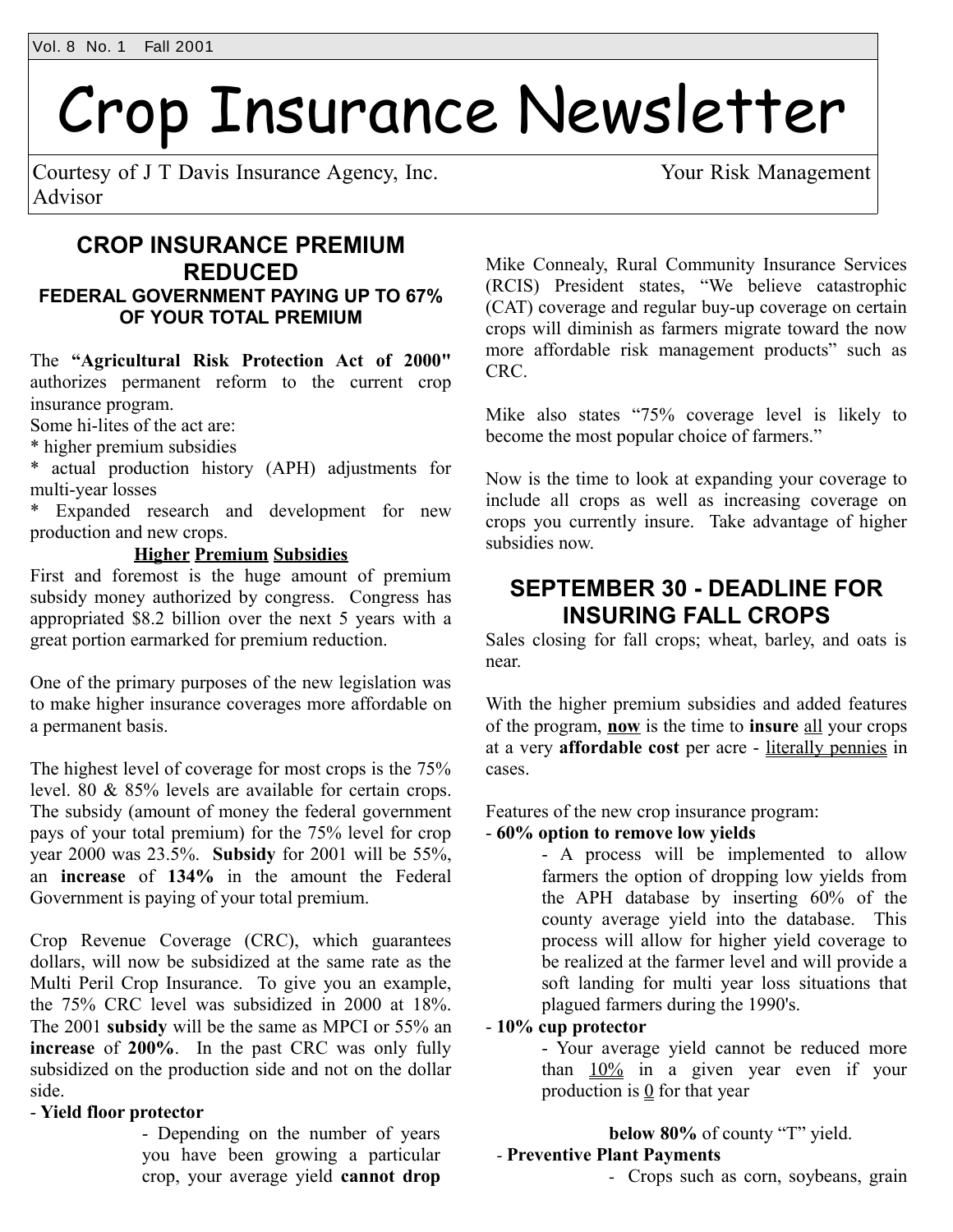#### 1 Crop Insurance Newsletter Fall 2001

sorghum, wheat, barley, cotton, and peanuts are covered which means you could be eligible for a payment (up to 70% of your guarantee) should you be prevented from planting your crop due to a weather related problem (drought or excess moisture).

#### - **Replant Payments**

-Should you have to replant due to an insurable cause you will be reimbursed for replant cost and you will keep your full guarantee. Replant payments are available for most crops.

The above features of the program are designed to keep your guarantee and yields higher.

## **WHEAT LOSSES FOR 2000**

**94%** of our insured's **experienced losses** in **2000** due to poor yield, low quality, and or low prices at harvest time.

Dry conditions last fall resulted in poor germination and in some cases resulted in some wheat not being planted.

With additional subsidies, now is the time to insure your wheat. The added subsidies means that the **federal government** is **paying** up to **67%** of **your premium** in certain cases.

A quote I recently ran on a 50 bushel yield resulted in a **premium** of only **\$1.30** per **acre**. What a low cost to pay to protect your investment as well as provide peace of mind.

## **CROP REVENUE COVERAGE (CRC) YOUR DUTIES WHEN A LOSS OCCURS**

Policy provisions state you need to **notify us** at least **15 days prior to or during harvest** and **leave representative samples** of the unharvested crop for an adjuster to inspect.

## **NOW FULLY SUBSIDIZED**

CRC is a revenue plan which guarantees dollars (\$\$\$) rather than production.

CRC is an affordable way to protect your farming operation against both low yields and unpredictable market swings. CRC guards against a loss in revenue caused by low prices, low yields, or a combination of the two. This means a CRC policy may pay an indemnity when there is no yield loss.

The Crop Insurance reform act of 2000 provides permanent additional funding which now provides full subsidy. The subsidy rate at 75% coverage level goes from 18% subsidy in 2000 to 55% **subsidy** in 2001. This is an **increase** of **200%** in the amount the Federal Government is paying of you premium in 2001.

**Bob Utterback**, farm economist, stated in Farm Journal Magazine, "**take out as much crop revenue coverage (CRC) as possible**".

CRC is more attractive to lenders when you go in to talk about operating loans. They love to hear you have a dollar coverage rather than production coverage.

A great number of our insured's already have switched from APH coverage to CRC.

Insured's with losses in 2000 who had the CRC plan received a 40¢ per bushel indemnity bonus as harvest price was lower than base price.

CRC policies are projected to increase significantly as subsidies are dramatically increasing.

CRC in now available for cotton, corn, grain sorghum, soybeans and wheat.

#### **Plan now - get CRC coverage**.

As requirements for each crop is different, refer to your policy for definition of representative samples or call us and we will be glad to go over with you.

In the case of flue-cured tobacco, a stalk inspection will have to be made after harvest is complete.

Should the current crop be used for a purpose other than originally intended, such as soybeans for hay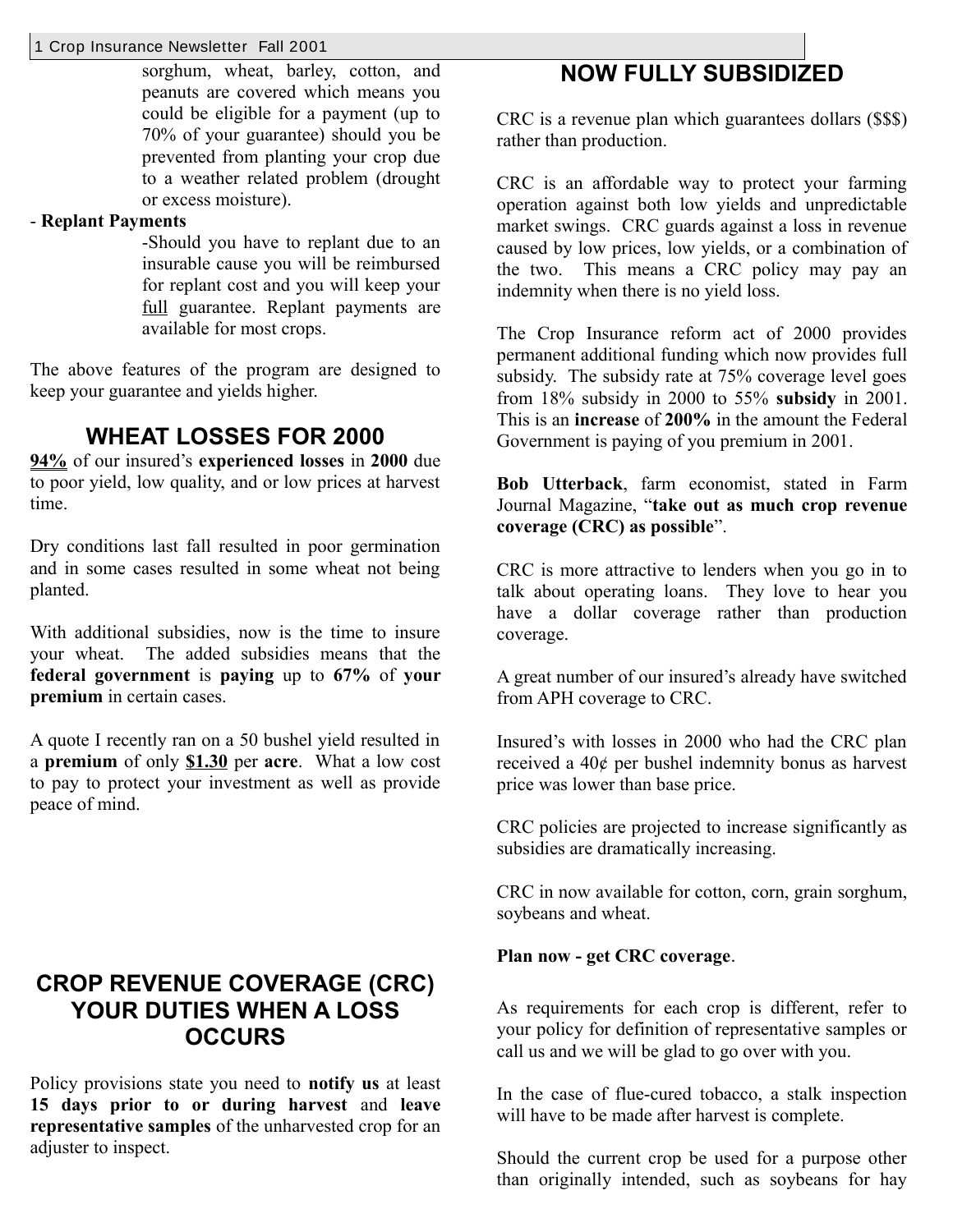1 Crop Insurance Newsletter Fall 2001

rather than for grain, leave field sample for appraisal. Notify us so appraisal can be made.

**Corn CRC** to be chopped **for silage** - **an appraisal must be made if you are anticipating a loss**. Call us and we will go over your trigger point for a loss.

Acceptable records at loss time are normally sale receipts for what has been sold. Be sure production is kept separate by unit according to your insurance contract.

If you are using bin or other storage then structures must be marked by the adjuster before co-mingling production with other units.

**Field harvest records** such as wagon/truck loads **can only be used with prior adjuster approval**.

In cases where the adjuster volume of losses will not allow him to do pre-measurement timely then the company may waive this requirement as was the case

in 2000 when wheat losses were numerous. Any premeasurement waivers will have to be handled on a case by case basis. The assigned adjuster will work closely with you in each case.

Our intentions at loss time are to get the losses worked as timely as possible and at the same time not disrupt you harvest schedule.

## **PRODUCTION REPORTING IN A NO LOSS SITUATION**

In a **no loss** situation field harvest records such as number of combine binds or wagon/truck loads by unit are normally acceptable.

You need to retain your records for up to 3 years.

We can provide you with a handy compact **Crop Production Record Book** to keep in your combine. Let us know and we will be glad to get one to you.

## **SPECIALTY CROP COVERAGE EXPANDED** We now insure:

BEANS (FRESH MARKET & PROCESSING) PEPPERS BLUEBERRIES POTATOES CABBAGE PUMPKINS CUCUMBERS SQUASH GRAPES STRAWBERRIES GREEN PEAS SWEET CORN NURSERY SWEET POTATOES ONIONS TOMATOES (FRESH MARKET &

PROCESSING)

Plan now for 2002. Give us a call.

## \* At **J. T. DAVIS INSURANCE AGENCY, INC.** We bring to you:

*\*personal on the farm service \*individual risk management planning \*toll-free phone service \*Experienced, Competent, local adjusting staff \*office personnel with combined insurance experience of 72 years \*devoted 100% to crop insurance \*fast claim turn-around*

# SALES CLOSING IS SEPTEMBER 30, 2001